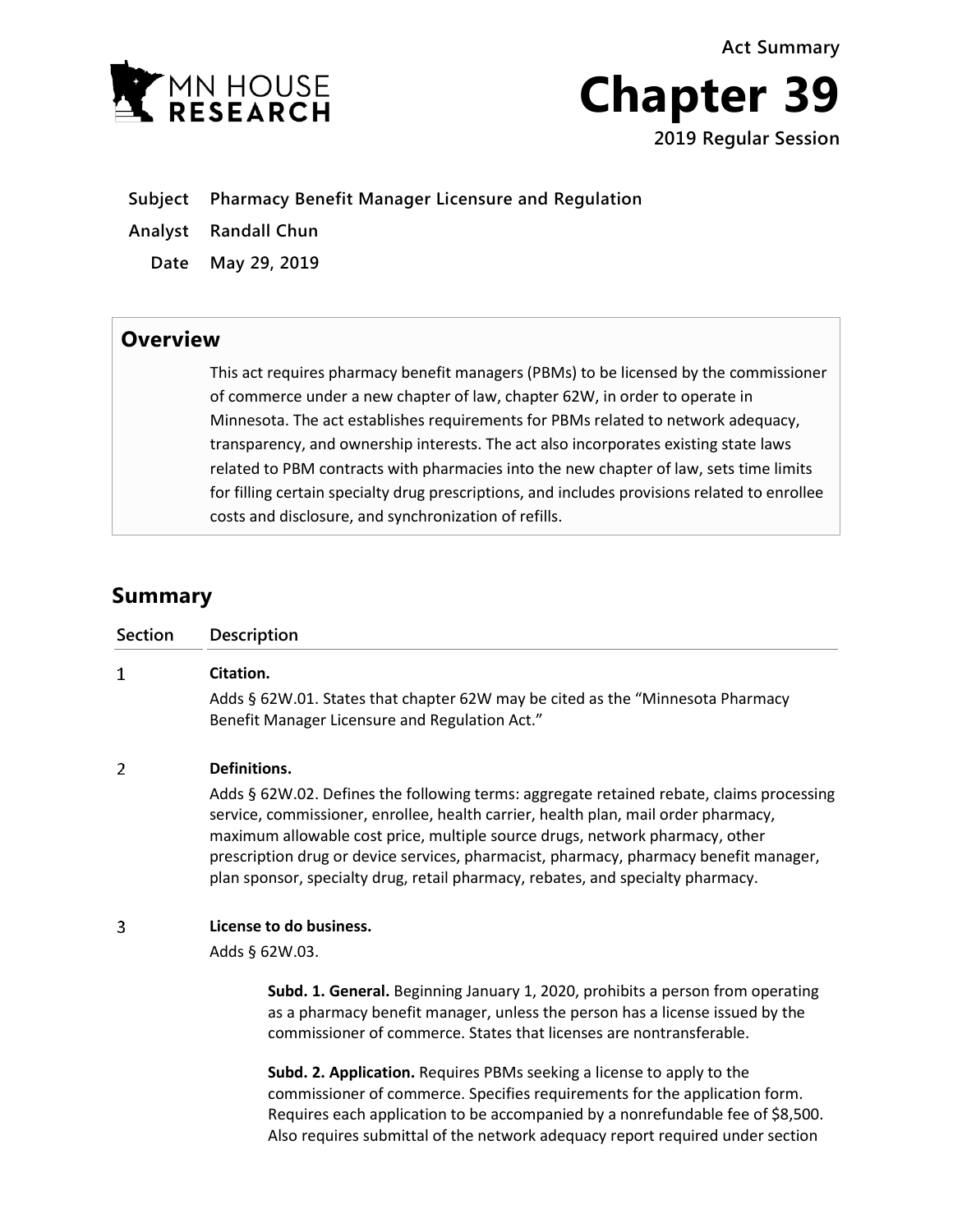62W.05. Specifies timelines and procedures for application review and issuance of a license.

**Subd. 3. Renewal.** Provides that a license is valid for one year. Specifies renewal procedures and requires a network adequacy report and a renewal fee of \$8,500. Allows the commissioner to deny a renewal or permit a plan to cure or correct under certain circumstances.

**Subd. 4. Oversight.** Authorizes the commissioner to suspend, revoke, or place on probation a PBM license, under specified circumstances. Also allows the commissioner to place restrictions or limitations on a license.

**Subd. 5. Penalty.** Provides for a \$5,000 per day fine if a PBM acts without a license.

**Subd. 6. Enforcement.** Clarifies that the commissioner will enforce this chapter pursuant to chapter 45 (Department of Commerce; General Powers).

#### 4 **Pharmacy benefit manager general business practices.**

Adds § 62W.04. (a) Requires a PBM to exercise good faith and fair dealing in performance of its contractual duties. States that a provision in contract between a PBM and a health carrier or network pharmacy that attempts to waive or limit this obligation is void.

(b) Requires a PBM to notify a health carrier in writing of any activity, policy, or practice of the PBM that presents a conflict of interest.

#### 5 **Pharmacy benefit manager network adequacy.**

Adds § 62W.05.

**Subd. 1. Requirements.** (a) Requires a PBM to provide an adequate and accessible pharmacy network that meets the relevant requirements in section 62K.10. States that a mail order pharmacy must not be included when determining the adequacy of a network.

(b) Requires a PBM to submit to the commissioner a pharmacy network adequacy report, with license applications and renewals.

**Subd. 2. Network adequacy waiver.** Allows a PBM to apply to the commissioner of health for a waiver of the network adequacy requirements in subdivision 1, and specifies waiver criteria.

**Subd. 3. Accreditation standards.** Prohibits a PBM from requiring pharmacy accreditation standards or recertification requirements that are inconsistent with, more stringent than, or in addition to federal and state requirements, unless authorized under this chapter.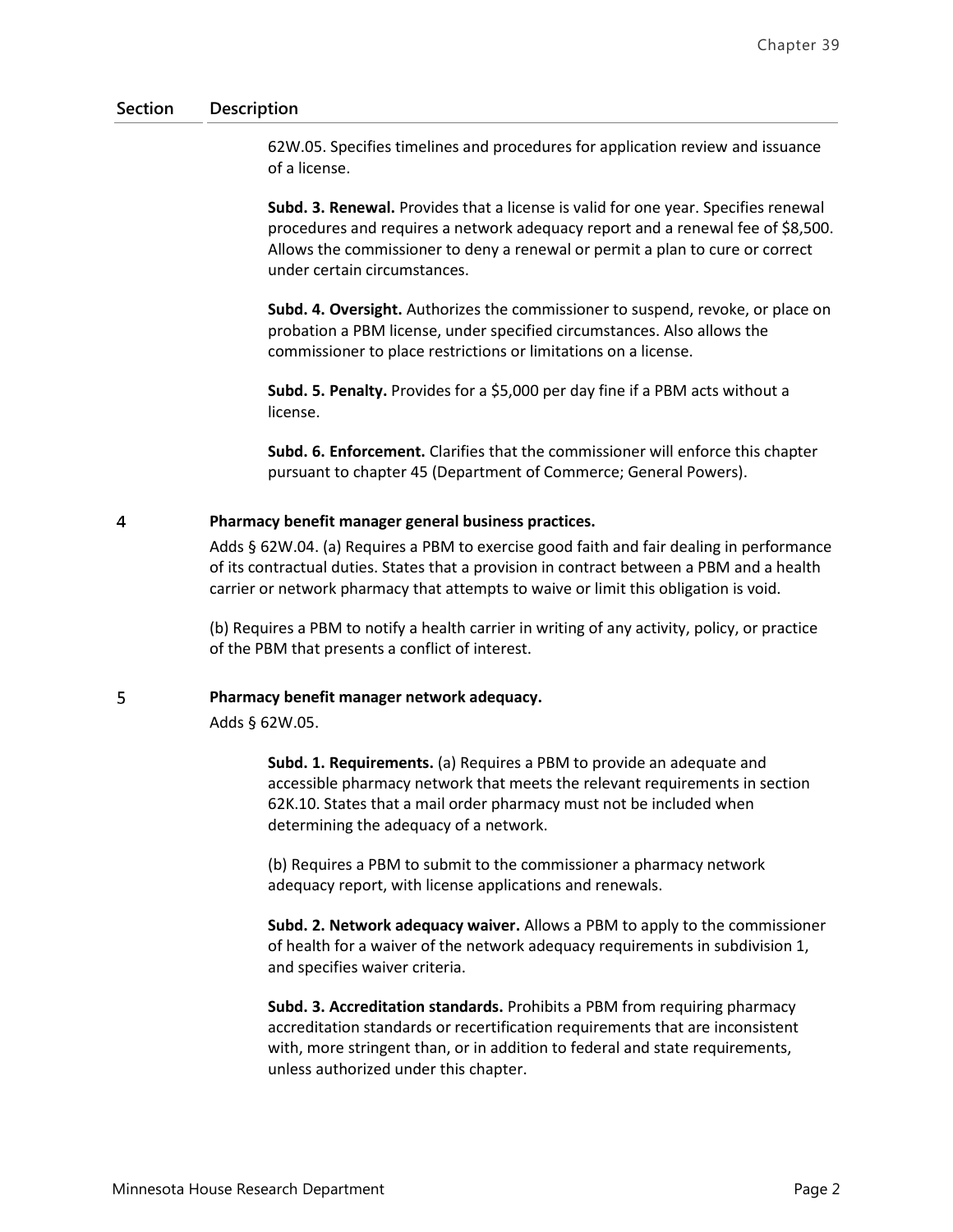#### 6 **Pharmacy benefit manager transparency.**

Adds § 62W.06.

**Subd. 1. Transparency to plan sponsors.** (a) Beginning in the second quarter after the effective date of a contract with a plan sponsor, requires a PBM to disclose, upon the request of a plan sponsor, specified information related to the sponsor's prescription drug benefit, including but not limited to, information on: aggregate wholesale acquisition costs, the aggregate amount of rebates received by the PBM for each drug category, other fees received from a drug manufacturer or distributor, de-identified claims level information, the aggregate amount of payments made by the PBM to pharmacies owned and controlled by the PBM and not owned or controlled by the PBM, and fees imposed on or collected from network pharmacies.

(b) Allows a PBM to require a plan sponsor to agree to a nondisclosure agreement, before disclosing information to the plan sponsor.

**Subd. 2. Transparency report to the commissioner.** Beginning June 1, 2020, and annually thereafter, requires each PBM to submit to the commissioner a transparency report for the prior calendar year. Requires the report to include aggregate wholesale acquisition costs, the aggregate amount of rebates received, the aggregate of all fees received, aggregate retained rebates and other fees, aggregate retained rebate and fees percentage, de-identified claims level information, and other specified information. Requires the report to be published on the agency website. Specifies the method to be used to calculate the aggregate retained rebate and fee percentage. Classifies certain deidentified claims level information as confidential, protected nonpublic, or both.

**Subd. 3. Penalty.** Allows the commissioner to impose civil penalties of not more than \$1,000 per day per violation of this section.

#### $\overline{7}$ **Pharmacy ownership interest; pharmacy services.**

Adds § 62W.07. (a) Requires PBMs with an ownership interest in a pharmacy (directly or through an affiliate or subsidiary) to disclose to the plan sponsor any difference between the amount paid to a pharmacy and the amount charged to the plan sponsor.

(b) Prohibits a PBM or health carrier from penalizing, requiring, or providing financial incentives to an enrollee as an incentive to use a retail, mail order, specialty, or other network pharmacy in which the PBM has an ownership interest, or that has an ownership interest in the PBM.

(c) Provides an exemption from paragraph (b) if the PBM or health carrier offers an enrollee the same financial incentives for using a pharmacy in which the PBM has no ownership interest, and the pharmacy has agreed to the same pricing terms, conditions, and requirements as apply to a pharmacy in which the PBM has an ownership interest.

(d) Prohibits a PBM or health carrier from imposing limits, including quantity or refill frequency limits, on an enrollee's access to medication, that differ solely on whether the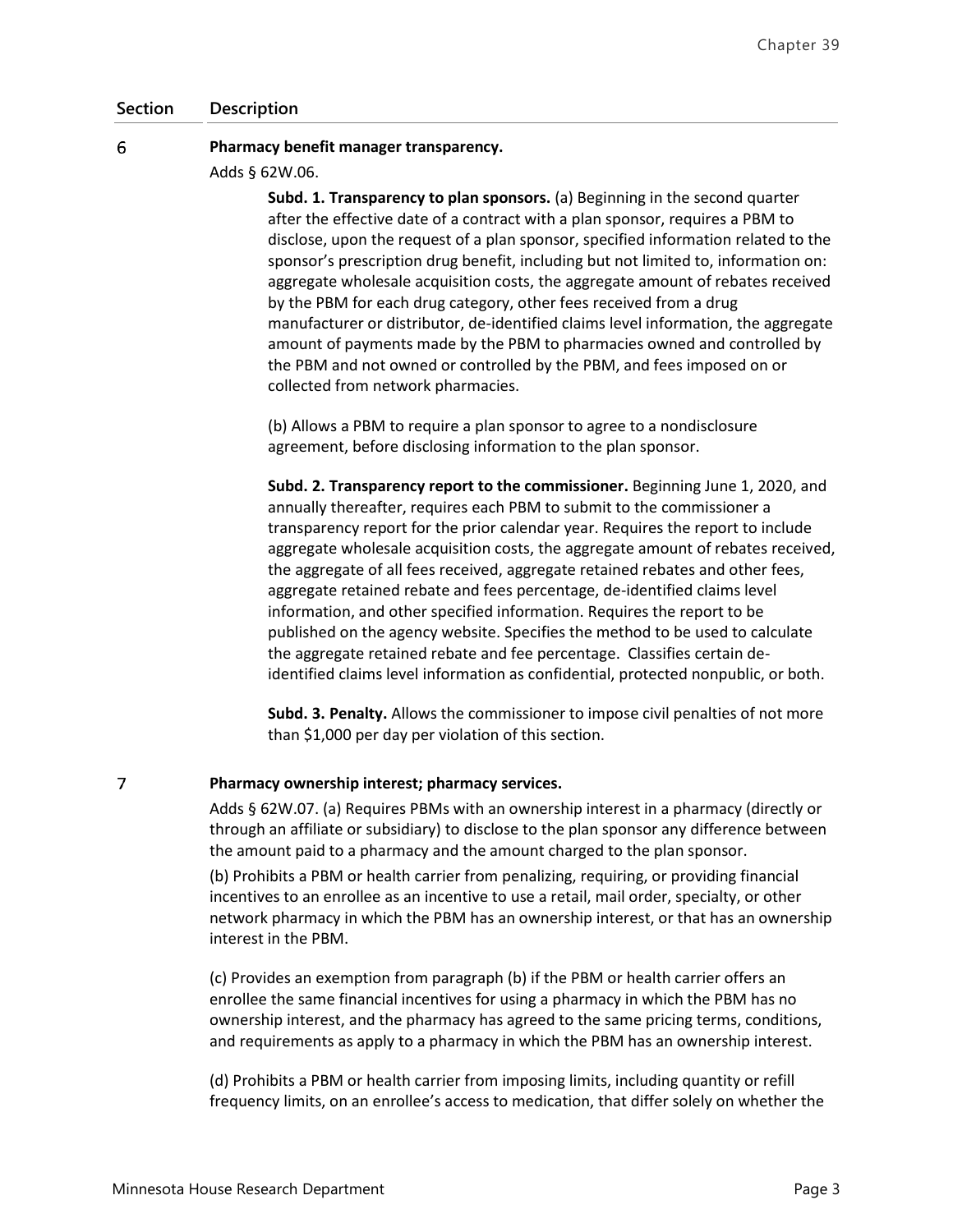health carrier or PBM has an ownership interest in a pharmacy, or the pharmacy has an ownership interest in the PBM.

(e) Provides that paragraph (d) shall not be construed to prohibit a PBM from imposing different limits based on whether an enrollee uses a mail order or retail pharmacy, as long as the enrollee has an option to use a mail order pharmacy or retail pharmacy in which the PBM or health carrier does not have an ownership interest, to which the same limits apply.

(f) Prohibits a PBM from discriminating against an entity participating in the 340B drug program or a pharmacy under contract with such an entity.

#### 8 **Therapeutic alternative prescription drug.**

Adds § 62W.075. Prohibits a PBM or health carrier from requiring, or demonstrating a preference for, a pharmacy to dispense a therapeutically equivalent or therapeutically alternative drug that costs the enrollee more out-of-pocket than the prescribed drug, unless the substitution is made for medical reasons that benefit the patient. Before making a substitution, requires the pharmacy to obtain approval from the prescribing practitioner and inform the enrollee of the reason for the substitution.

#### 9 **Specialty pharmacy.**

Adds § 62W.076. Requires a PBM that contracts with a specialty pharmacy to disclose to an enrollee, upon request, the enrollee's out-of-pocket cost at the specialty pharmacy for a prescription drug and the enrollee's out-of-pocket cost at a network retail pharmacy identified by the enrollee.

#### 10 **Preferred network.**

Adds § 62W.077. Requires a PBM that uses a preferred network of pharmacies to disclose to an enrollee, upon request, the enrollee's out-of-pocket cost at the preferred pharmacy for a prescription drug and the enrollee's out-of-pocket cost at a nonpreferred pharmacy identified by the enrollee that is within the enrollee's network.

#### 11 **Maximum allowable cost pricing.**

Adds § 62W.08. Regulates contracts between a PBM and a pharmacy related to maximum allowable cost pricing. (This language is similar to section 151.71, which is repealed in this article.)

#### 12 **Pharmacy audits.**

Adds § 62W.09. Specifies the procedures that PBMs must follow when conducting a pharmacy audit. (This language is similar to sections 151.61 to 151.70, which are repealed in the article.)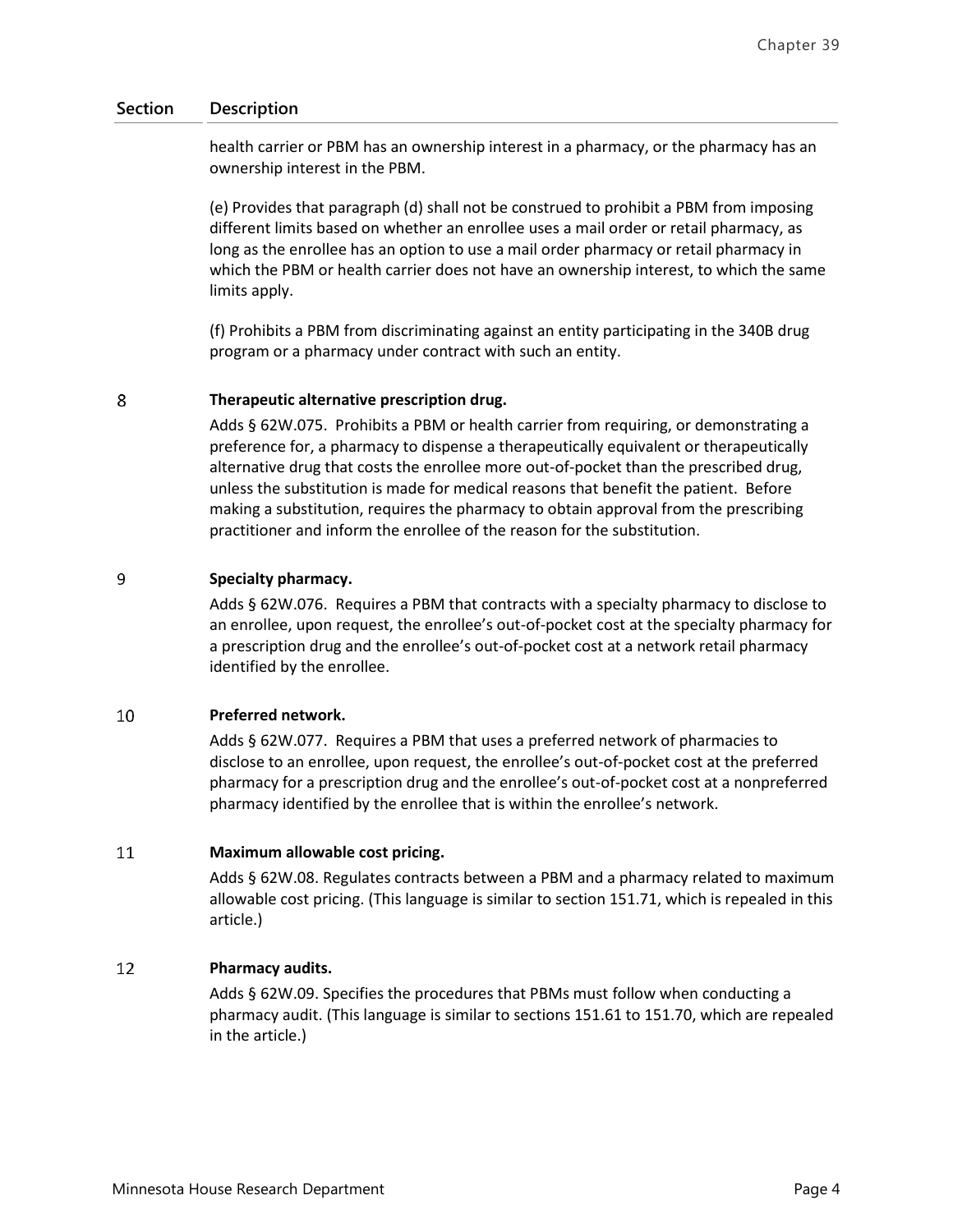#### 13 **Synchronization.**

Adds § 62W.10. Requires a contract between a PBM and a pharmacy to allow for the synchronization of prescription drug refills for a patient at least once per year, if specified criteria are met. Also allows synchronization to be requested by the patient's parent or legal guardian if the patient is under age 18 or incapacitated, or by the patient's health care agent.

#### 14 **Gag clause prohibition.**

Adds § 62W.11. (a) States that a contract between a PBM or health carrier and a pharmacy or pharmacist may not prohibit, restrict, or penalize the pharmacy or pharmacist from disclosing to the enrollee any health care information deemed by the pharmacy or pharmacist as being appropriate, related to: the nature of treatment; risks or alternatives; the availability of alternative therapies, consultations, or tests; utilization review decisions; the process used to authorize or deny services or benefits; or financial incentives and structures.

(b) Requires a pharmacy or pharmacist to provide to an enrollee information on the enrollee's total cost for a prescription drug, where part or all of the cost is paid or reimbursed by the employer-sponsored plan, health carrier, or PBM, in accordance with section 151.214, subdivision 1 (this provision requires pharmacists to provide information on the patient's copayment and either the pharmacy's usual and customary price or the amount the pharmacy will be paid).

(c) States that a PBM or health carrier must not prohibit a pharmacist or pharmacy from discussing the information on the total cost for pharmacy services for a drug, including the patient's copayment and the pharmacy's usual and customary price.

(d) States that a PBM or health carrier must not prohibit a pharmacist or pharmacy from discussing the availability of any therapeutically equivalent alternative prescription drugs or alternative methods of purchase, including paying the pharmacy's usual and customary price when that is less expensive for the enrollee than payment through the enrollee's health plan.

#### 15 **Point of sale.**

Adds § 62W.12. Prohibits a PBM or health carrier from requiring an enrollee to make a payment at the point of sale for a covered prescription drug in an amount greater than the lesser of: (1) the applicable copayment; (2) the allowable claim amount; or (3) the amount the enrollee would pay purchasing the drug without using a health plan or other source of benefits or discounts.

#### 16 **Retroactive adjustments.**

Adds § 62W.13. Prohibits a PBM from retroactively adjusting a pharmacy claim for a prescription drug, unless the adjustment is a result of a: (1) pharmacy audit under section 62W.09; or (2) technical billing error.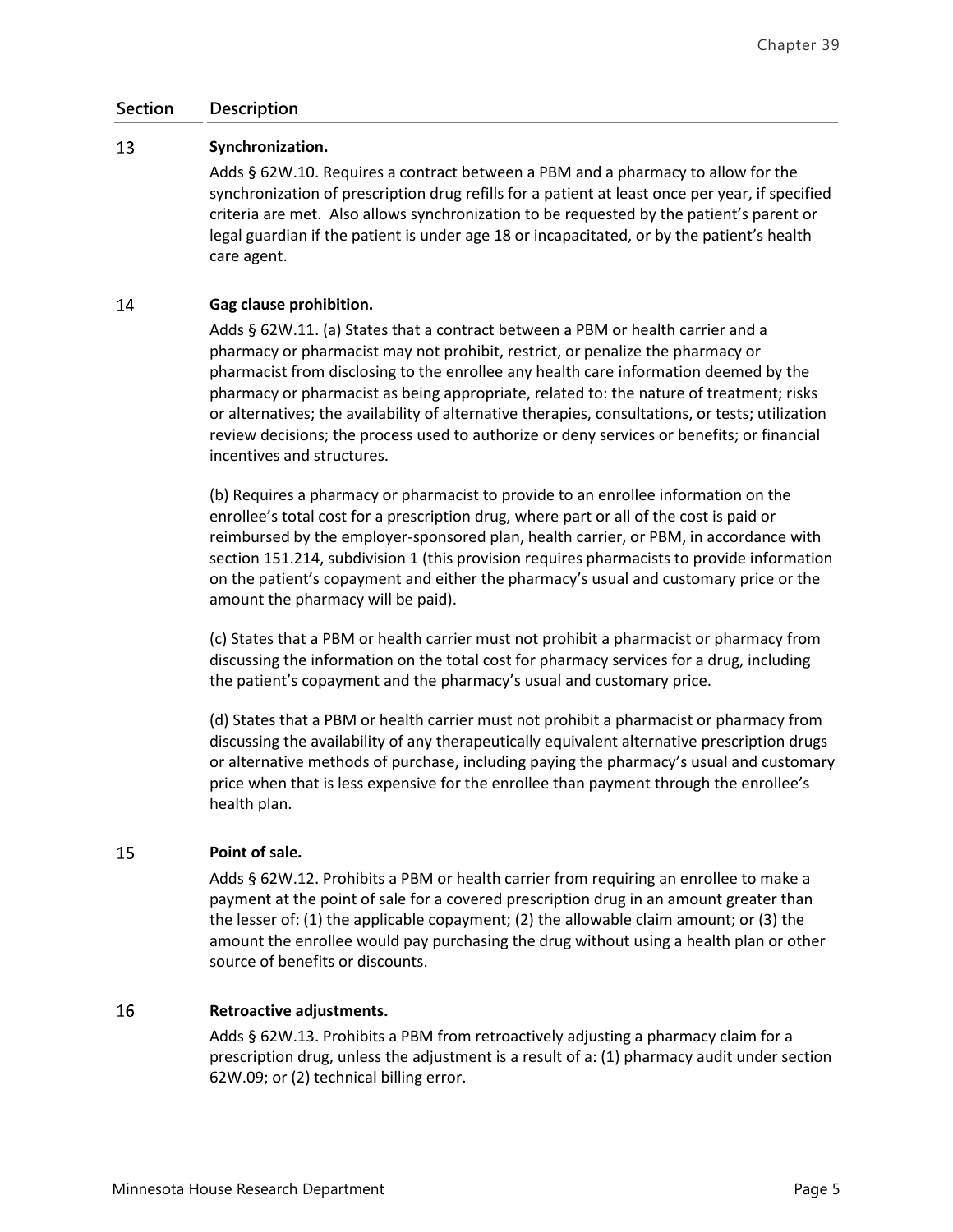#### 17 **Prompt filling for prescription drugs.**

Adds § 62W.14. (a) Requires a health carrier or its contracted PBM that requires or provides financial incentives for enrollees to use a mail order pharmacy to fill a prescription for a specialty drug to ensure that the mail order pharmacy dispenses the prescription in a timely manner, so that the enrollee receives the filled prescription within seven business days of transmittal to the mail order pharmacy. Allows exemptions if certain conditions are met.

(b) Defines "health carrier" to include managed care and county-based purchasing plans, and integrated health partnerships, under medical assistance and MinnesotaCare.

#### 18 **Drug formulary.**

Amends § 151.21, subd. 7. Limits an exemption from drug substitution and other requirements when a drug is dispensed to persons covered by a managed care plan with a mandatory or closed drug formulary to subdivision 3 (required generic substitution except when prescriber indicates "dispense as written"), rather than all of section 151.21.

#### 19 **Coverage by substitution.**

Amends § 151.21, by adding subd. 7a. When a pharmacist receives a prescription in which the prescriber has not expressly indicated is to be dispensed as communicated, and the prescribed drug is not covered under the purchaser's health or prescription drug plan, allows the pharmacist to dispense a therapeutically equivalent and interchangeable prescribed drug or biological product that is covered under the purchaser's plan, if the pharmacist has a written protocol with the prescriber. Specifies related notice requirements.

#### 20 **Rulemaking authority.**

Authorizes the commissioner of commerce to adopt rules to implement chapter 62W. States that the commissioner must not adopt rules under any other grant of rulemaking authority. Provides that if the commissioner does not adopt rules by January 1, 2022, rulemaking authority under this section is repealed. States that rulemaking authority under this section is not continuing authority to amend or repeal rules.

#### 21 **Interpretation.**

States that if an appropriation in this act is enacted more than once in the 2019 regular legislative session, the appropriation must be given effect only once.

#### 22 **Appropriation.**

Appropriates \$340,000 in fiscal year 2020 and \$383,000 in fiscal year 2021 from the general fund to the commissioner of commerce for licensing activities under chapter 62W. Specifies that the base for this appropriation is \$425,000 in fiscal year 2022 and \$425,000 in fiscal year 2023. Requires \$246,000 each year to be used solely for staff costs for two enforcement investigators for chapter 62W.